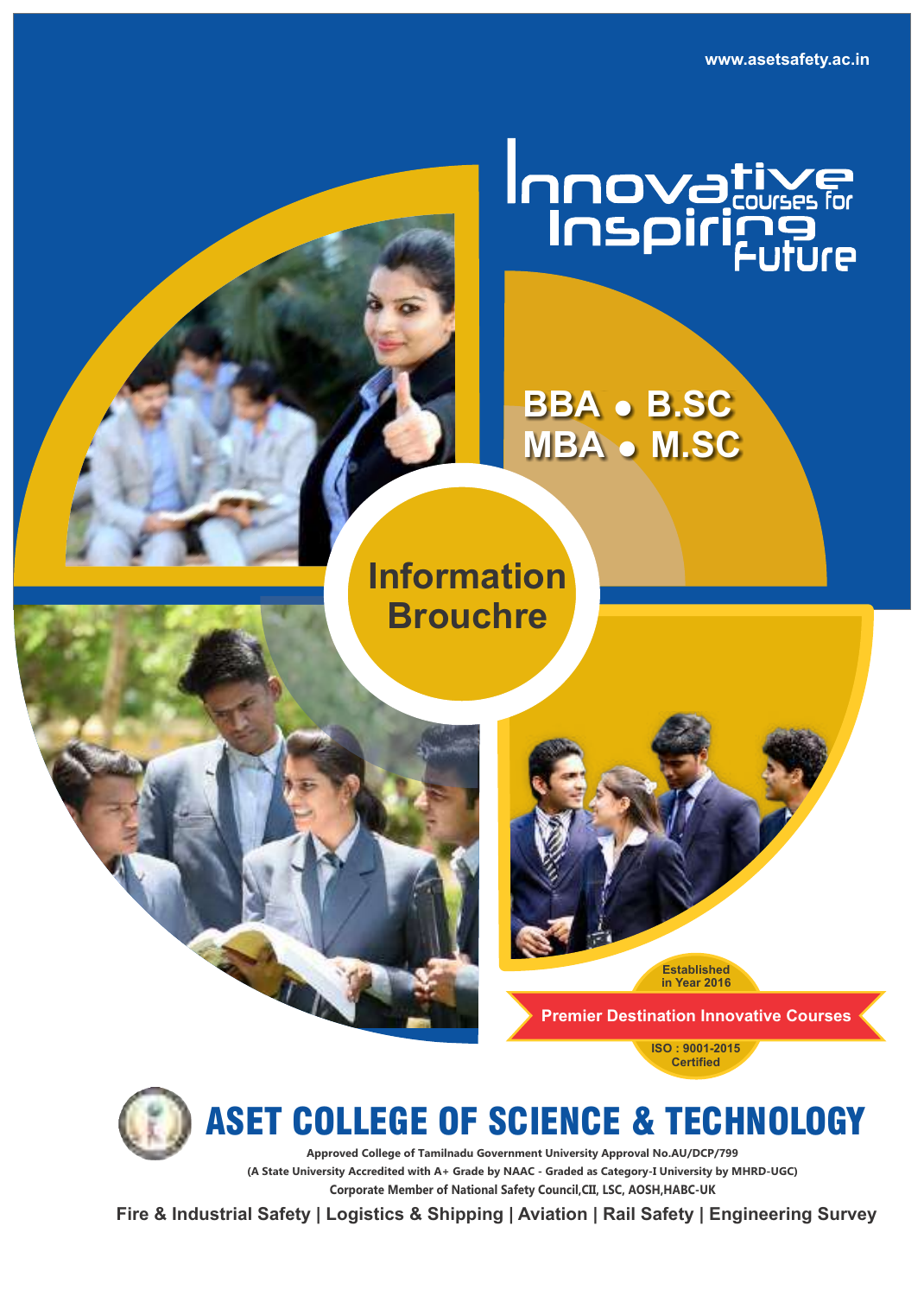### **About the College**

The objective of ASET College of Science & Technology is to provide the state of art innovative technical education for the aspiring students community. The ASET College of Science & Technology was instituted in the year of 2016. The Institution has been approved by Alagappa University Karaikudi which is Government University accredited by NAAC committee.

Contemporary infrastructure, modern teaching methodologies, career oriented training, excellent placement and the finest faculty are ASET Hallmark. The institute aims at equipping and transforming students not only as Distinction students also into astute thought officers to take up the challenge of both corporate world in India and Abroad. It takes great pride in developing the students with leadership and interpersonal skills and thus shaping them strategic scholars with competitive spirts.

ASET is new bench mark in innovative curriculum by providing trained professional in the filed of Fire & Industrial Safety, Logistics & Shipping, Rail safety and Engineering Survey educational sphere.

#### **Our Vision**

To be a dynamic institution & is to turn into a technical university that is distinctive in its focus on providing excellent education for a sustainable future with International Standards through ceaseless improvement.

#### **Mission**

ASET educating, enhancing and empowering our students to accomplish their own, proficient and academic goals. Our Quest would last forever to achieve Exemplary example for all educational institutes to deliver the best competent officers to the corporate and all kind of sectors.

#### **Value**

Professional ethics, Moral ethics are the two values are always mind them as our core values in all our endeavors.

#### **Goal**

To emerge as a leading eminent educational Institute among the top listed colleges in the international arena

#### **Salient Features**

- Contemporary and progressive curriculum, with emphasis on experiential learning.
- Learning process powered by guest lectures from Industrial experts.
- Industrial expertise Faculties, International Conference and Seminars.
- Computer labs and Wi-Fi enabled campus.
- $\bullet$  Internships opportunities and final placement facilitation in reputed companies.
- State of the art infrastructure, library with digital learning resources and hostel facilities.
- Periodically updated Curricula and Syllabus in the line with Industry Demands
- Experiential Learning Major and Minor projects for all programmes - UG & PG
- Rigorous training Soft Skills, Aptitude Training, Verbal Ability, Mock drills for Employability.
- Departmental Libraries with latest Books and Journals.
- Classrooms with audio visual facilities.

#### **Highlights**

- First Class in First Attempt is the motto of this Institution.
- The Campus interview will be arranged.
- One foreign language will be taught free of cost.
- Highly qualified, dignified and dedicated faculties.
- Modern classrooms/laboratories
- Excellent Infrastructure facilities.
- College bus facilities available nearer to Students **Residence**
- = Compulsory Training, Industrial placement, Extra & Cocurricular activities.
- Special coaching classes for GATE, GRE, GMAT, TOFEL\* Other Competitive Exams.
- $\bullet$  Faculties from other countries will visit the Institute periodically.
- Shortly Wi-Fi Campus
- Voice Accent training by Specialist

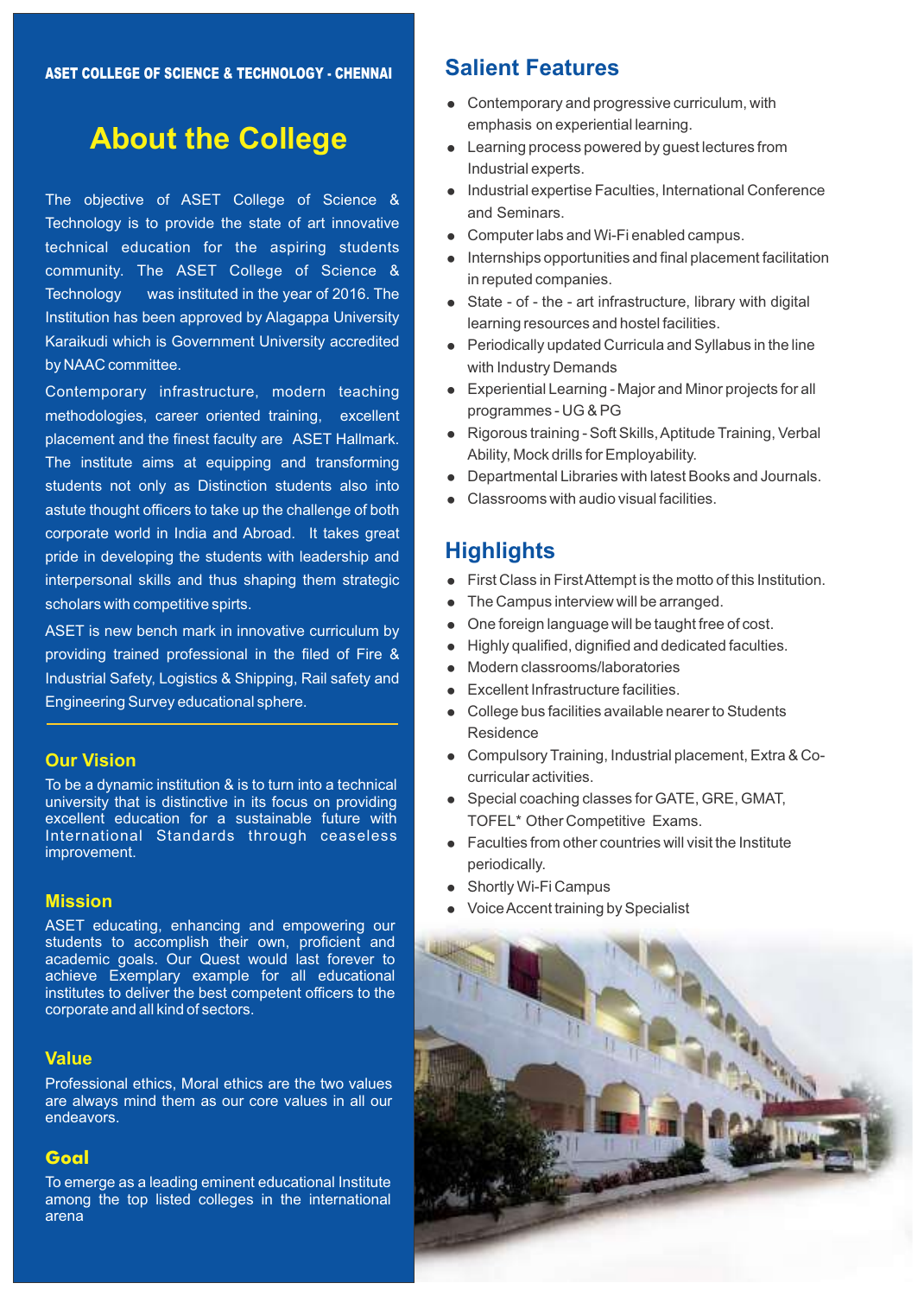CONTENTS

| 1.               | <b>CEO Message</b>                            | 01 |
|------------------|-----------------------------------------------|----|
| $\overline{2}$ . | <b>Courses Offered</b>                        | 02 |
| 3.               | Department                                    | 03 |
|                  | a) Logistics & Shipping                       | 03 |
|                  | b) Fire & Industrial Safety                   | 04 |
|                  | c) Rail Safety Management                     | 05 |
|                  | d) Engineering Survey                         | 05 |
| 4.               | <b>Amenities</b>                              | 06 |
| 5.               | <b>Placement Records</b>                      | 07 |
| 6.               | Impression                                    | 08 |
| 7.               | <b>Guest &amp; Event Campus</b>               | 09 |
| 8.               | <b>Mode of Fee Payment</b>                    | 10 |
| 9.               | <b>Specific Rules For Students Discipline</b> | 11 |
| 10.              | <b>Admission Procedure</b>                    | 12 |

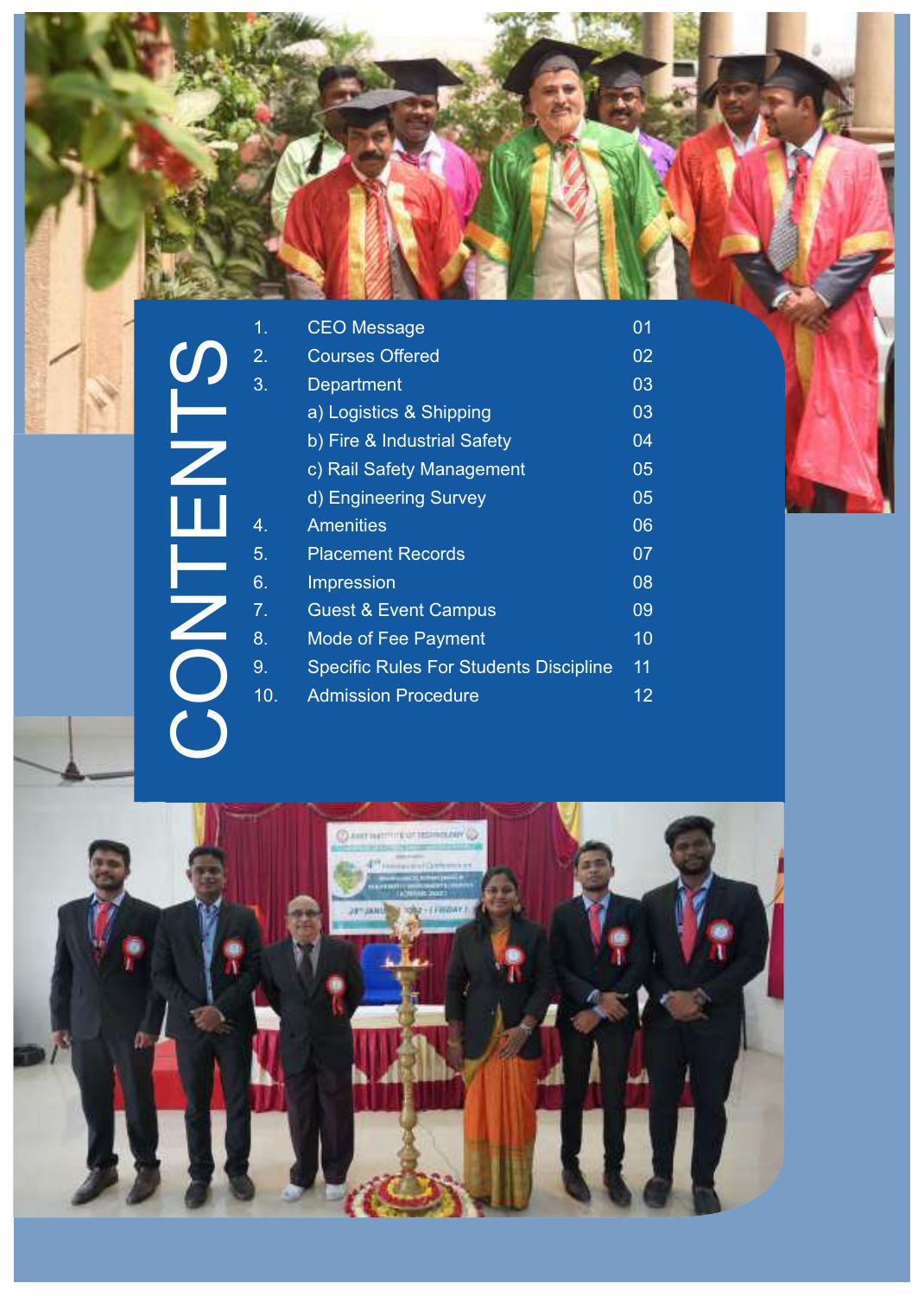#### **CEO MESSAGE**



**Dr. A. Mohamed Rizwan**  Chief Executive Officer ASET GROUP OF INSTITUTIONS

#### **"Educating the mind without educating the heart is no education at all"**

Welcome to 2020-2021 College academic-year. Much thanks to you for your interest in ASET. Since its inception in 2016, ASET Institute of Technology has taken long strides and developed in stature and providing in the province of professional education. It has picked up the fame of offering extraordinary of professional education as demonstrated by the insightful achievement of our students.

I am very happy with the progress of the institution has made by imbibing in its students value-based quality education in regular pattern under a state government University regulations like Degree/ Diploma in safety, logistics, survey, rail safety. Prescribed Subjects are based on international standard of ILO- Geneva & Indian logistics skill council.

Serene and modern campus provides the right ambiance for the students in the pursuing education for the full-fledged development in these sectors. On completion of these courses, the students' future will be at right track. The institution gives top priority for academic excellence, innovation and discipline.

The study of morality is vital because we live in a world of rapid change where there are different kinds of people gathered it may result in conflict, in which people are not guided by a single code of ethics, but by a wide range of qualities and guidelines. Without knowing values of moral education, the students could not become leaders and role model to their leading teams. Discipline is the fundamental pillar to the all profession, hence ASET mould them a disciplined student. Grooming of students is an essential element of ASET college, all the students are always emphasized to adhere Grooming.

A most significant accomplishment is conceiving and designing the syllabus for UG/PG safety and picking up the endorsement of Alagappa University. ASET is determined to produce truly employability skill to the students before it usher them a right placement. To Armour the students' employability, ASET also infuse their skills in Communication in English and Hindi. Apart from that Problem solving skill, Decision making skill are also imparted to sustain and shine in their Prospective career. The majority of our qualified students get placed in firms of reputed concerns. Also, a few of them get double offers with lucrative package through campus placement.

We are glad for our members of faculty and staff. They guarantee that every single student's learning backgrounds are fulfilled by supplementing theoretical knowledge with practical training. This experience additionally encourages the interest of student's and moves them to include themselves in our progressing examination extends and investigate new fields too.

Prior to my conclusions, I am quite anxious to meet you all in person to have the Glimpse of our imminent institute to gain the confidence and your interactions with our staff would encourage from your perspective that you are on the right decision to take up this course as a futuristic education system. .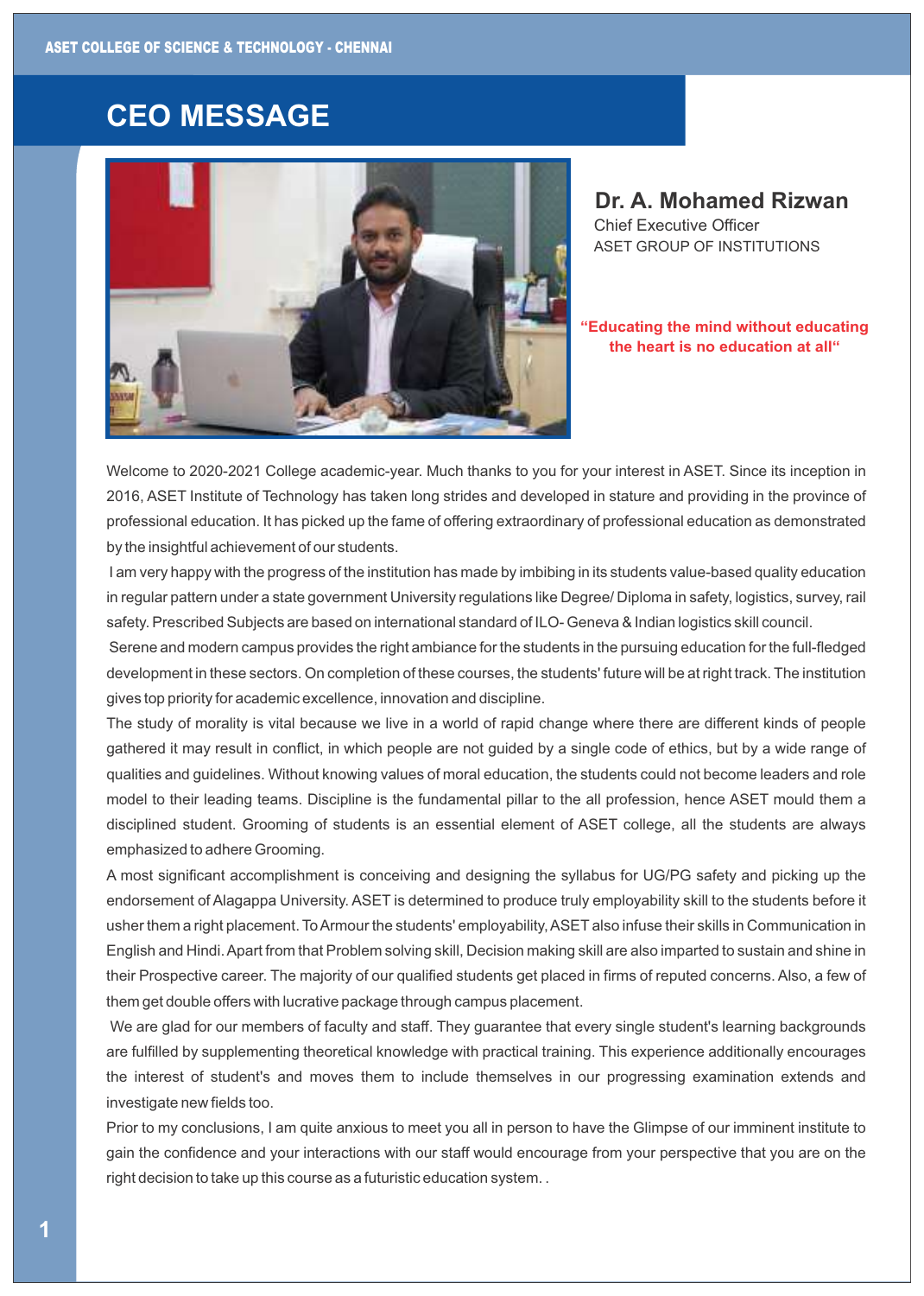

#### **DEPT. OF FIRE & INDUSTRIAL SAFETY MANAGEMENT DEPT. OF FIRE & INDUSTRIAL SAFETY MANAGEMENT**

**B.Sc in Fire & Industrial Safety Management MBA in Industry Integrated MBA in Environment & Industrial safety M.Sc in Industrial Safety & Hygiene PG Diploma Fire & Industrial Safety Diploma in Fire Engg., Design & Installation Diploma in Fire & Industrial Engineering Certificate Course in Fire & Industrial Safety** 

#### **DEPT. OF LOGISTICS & SHIPPING**

**BBA in Logistics & Shipping B.Com in Logistics & Shipping MBA in Logistics & Shipping MBA in Logistics & Supply Chain Management Diploma in Logistics & Shipping** 

#### **DEPT. OF AVIATION**

**B.Sc in Aviation B.Sc in Aircraft Maintanence Science BBA in Airline & Airport Management MBA in Airlines & Airport Management**

#### **DEPT. OF RAIL SAFETY / LAND SURVEY / BANKING**

**B.Com in Banking Finance Service & Insurance MBA in Rail Safety Management Diploma in Rail Safety Diploma in Land Survey Engineering**

#### **FAST TRACK COURSES : ONLY FOR WORKING CANDIDATES**

**Professional Diploma In Occupational Health & Safety Management. NEBOSH, IOSH, HABC, AOSH & LEAD AUDITOR COURSES**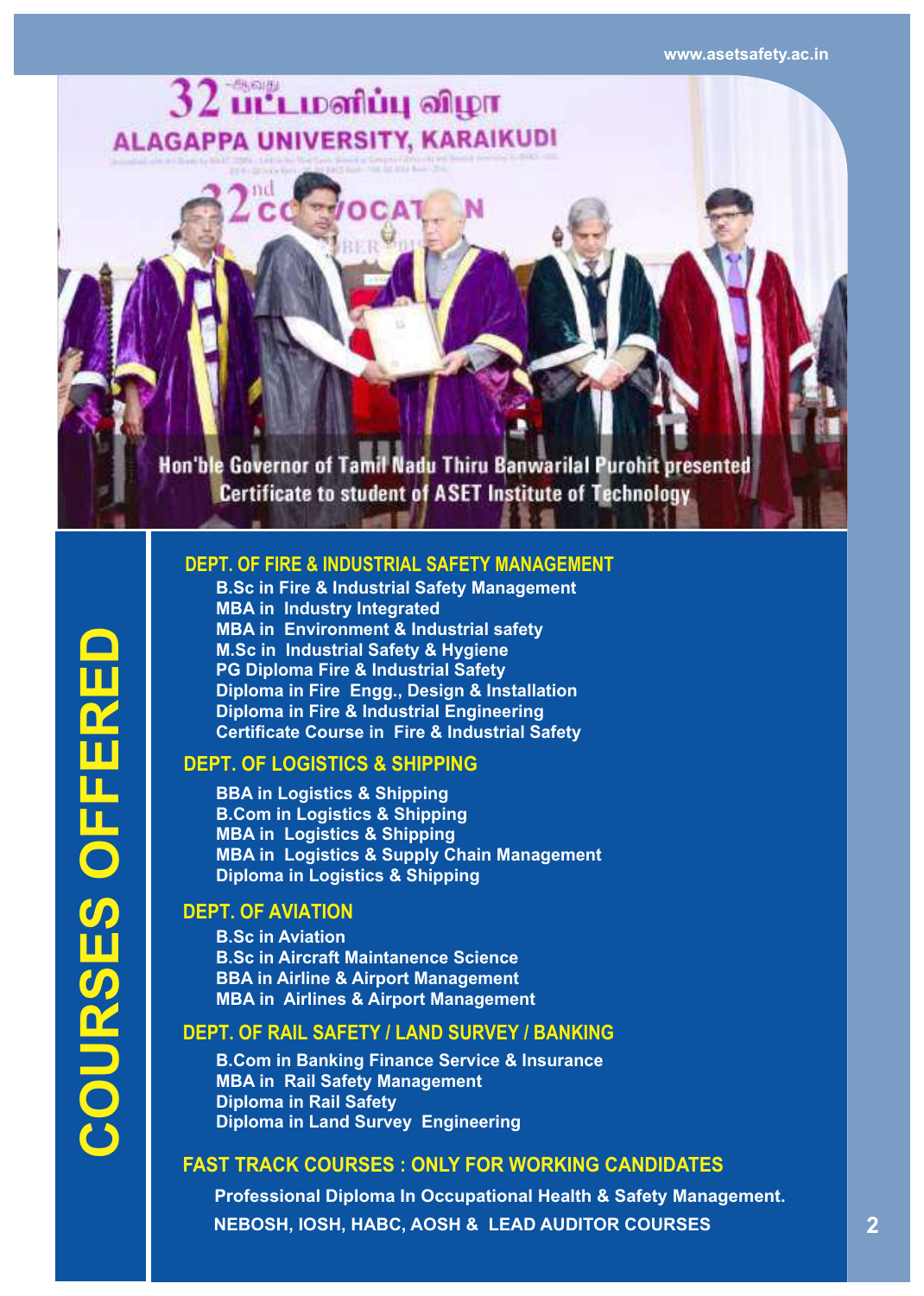

#### **Department of Logistics & Shipping**

Logistics & shipping is the right career option for individuals who are interested in transportation business management in India. With various opportunities available in the industry, shipping and logistics can be a very advantageous career option if you pursue the BBA/MBA Logistics & shipping in ASET it will be easy to have placement with lucrative scale.

Department of Logistics & shipping prepares you for different roles in the field of logistics management. Through these courses, you will be able to learn more about planning, implementation of the plan in an efficient flow, ways to provide services from the origin point to the consumer's location and storage.

The Department of Logistics & Shipping was established to meet the growing requirement of intellectual, practical and vibrant officer in logistics sectors with well computable with the industrial expectations. The department is well equipped with modern laboratory facilities and good infrastructure for imparting best practical training to students.



#### **Scope of Logistics & Shipping Courses: Industry / Factories**

After pursuing a graduation course in Logistics and Shipping, you can apply for various sectors including supply chain, shipping and logistics. Although the courses are aimed at developing management skills, You can explore the following diverse domains in the field of shipping and logistics:

- Bulk Carrier Organisations
- Freight Organisations
	- Merchant Navy, Cruise Ship
- Road transport and haulage
- $\triangleright$  Trade compliance
- $\triangleright$  Exhibition and project forwarding
- $\triangleright$  Administration and IT
- $\triangleright$  Customs compliance

Job opportunities are better once you have pursued an BBA/MBA in this field. You can apply for various management-level profiles for reputed firms like

- $\blacktriangleright$ Logistics Consultant
- Warehouse Operation Mgr.
- Transportation Manager
- Inventory Manger
- $\triangleright$  Purchasing Manager
- > Logistics Manager
- Logistics Co-ordinator
- **Logistics Executive**

#### **How much does a Safety Officer Make ?**

Average Base Pay



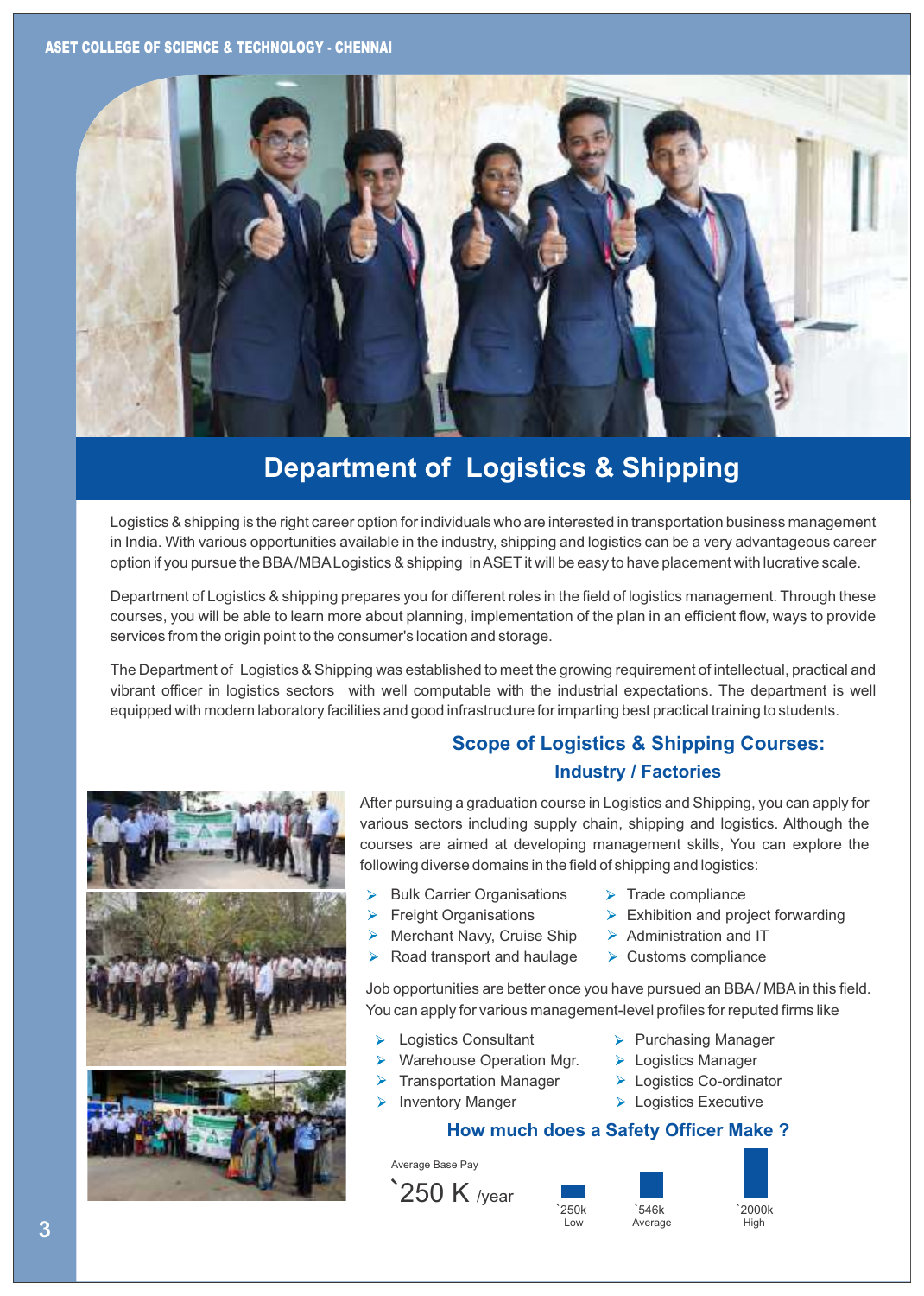**www.asetsafety.ac.in**



## **Department of Fire & Industrial Safety**

The Department of Fire & Industrial Safety provides world class quality education. It offers UG & PG programme in Health, Safety and Environment. The outstanding university results reveals our commitment of the department's excellence. The department aims to equip students to become executives and managers to handle fire hazards at private and public, public sector and organizations.

The department has tie-ups with many international reputed organization such us to bridge the gap between university courses curriculum and technologies as it is a discipline where technologies and solution architectures change rapidly.

Our college is proud to be India's most preferred pioneer safety college.

#### **Scope of Safety Courses: Industry / Factories**

- Steel
- Paper
- Leather
- Electrical &
- **Electronics**
- $\blacktriangleright$ Textile
- Plastic  $\blacktriangleright$
- **Construction**  $\blacktriangleright$
- Star Hotels
- Food Industry
- $\triangleright$  HSE Manager
- $\triangleright$  Safety Engineer
- $\triangleright$  Asst. HSE Advisor
- > Manager HSE
- $\triangleright$  Site Head HSE
- EHS officer
- EHS Engineer
- HSE Team lead
- ▶ HSE Coordinator

Average Base Pay



| ⋗ | Harbour |
|---|---------|
| ⋗ | Airport |

Shipyard

- Marine
- Power Plant
- Oil Refineries
- $\blacktriangleright$ Pharmaceuticals
- Petrochemical  $\blacktriangleright$ Mines
- Chemical Plants
- **Can Serve as**
	- $\triangleright$  Site Safety lead HSE
	- Safety Officer
	- Safety Manager
	- Asst. Safety Manager
	- Safety Auditor
	- $\triangleright$  Safety Supervisor
	- $\triangleright$  HSE Supervisor
	- $\triangleright$  Safety Inspector

**How much does a Safety Officer Make ?**



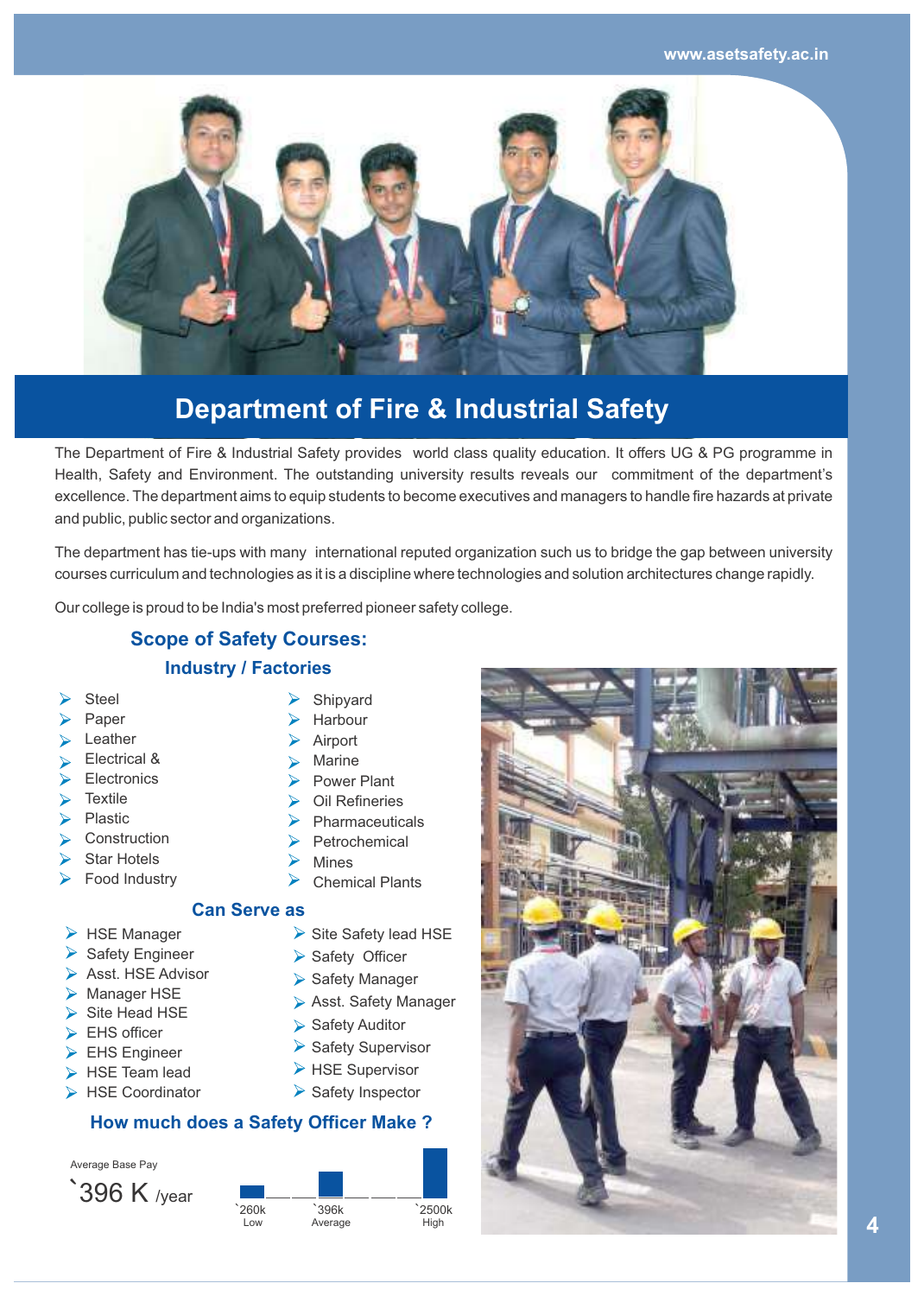ASET COLLEGE OF SCIENCE & TECHNOLOGY - CHENNAI



#### **Department of Aviation / Airline Airport Management**

#### **B.Sc - Aviation ( +2 - PASS ) BBA - Airline Airport Management ( +2 - PASS ) MBA - Airline Airport Management ( Any Degree )**

The International Air Transport Association (IATA) is the trade association for the world's airlines, representing some 265 airlines or 83% of total air traffic. We support many areas of aviation activity and help formulate industry policy on critical aviation issues.

#### **Roles / Scope**

The Civil Aviation industry provides enormous employment opportunities in India and abroad. From pilots to cabin crew, ground support staffs to maintenance specialists the employment opportunities have more than doubled in recent years in the aviation sector. The rapid modernization of airports has also translated into the creation of additional opportunities.

With the number of passenger aircraft expected to double in the next five years and with the installation of improved infrastructure at all the major airports, Aviation Management graduates are expected to be in good demand in the near future in India and abroad.



- Line Maintenance Management
- Base Maintenance Management
- Logistics Management
- Aircraft Operation Management
- Planning of Aircraft Servicing
- Ground Equipment Management ↘
- Airport services Management such as  $\blacktriangleright$ Transportation, Hospitality, Baggage handling and Logistics (air cargo), Fuel Supply Management & Quality Control, Estate Management and Air Field Security.
- Corporate Fleet Management; Purchase, Lease and Charters.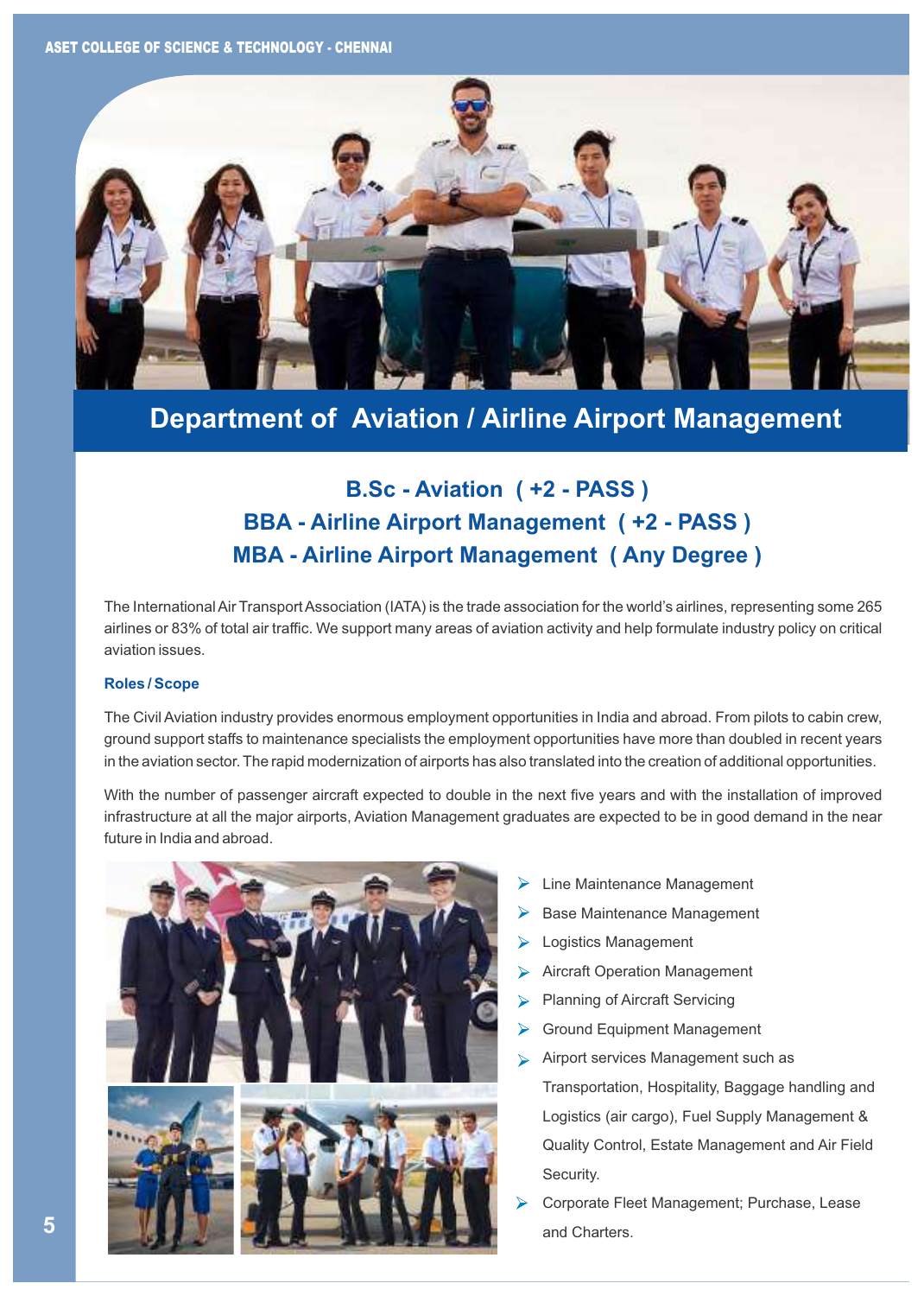**www.asetsafety.ac.in**

#### **Department of Rail Safety Management**

The Department Rail Safety Management was established in 2019 with the prime objective of producing high caliber managers, Rail safety officer with global outlook. There is a never ending demand of Managers / officer in every railway field.

Our railsafety PG/Diploma courses will provide job opportunities in the Railway Industry with a consistent approach to initiating, conducting and reporting on an investigation into Railway occurrences with a view to identify safety deficiencies and propose remedial action to prevent similar or occurrences is future.



Rail Safety is a field to which all aspects of scientific & Technical knowledge pertaining to the safety are linked. It involves the study of subjects that deals with the designing and installation of Fire protection systems, in-depth understanding of the science of fire, its hazards and control measures; various associated engineering subjects; Industrial safety & management and other psychological gromming required to make a self - reliant safety personnel.

#### **Can Serve as**

- Rail Safety & Investigation Lead
- Rail Safety systems Coordinator
- $\blacktriangleright$ Health Safety Manager-Rail Infra
- Rail safety Manger
- Rail Safety Technician
- Rail Safety Supervisor
- Traffic Controller Safety
- $\blacktriangleright$ Risk analyst
- Track Safety Officer
- Rail safety working coordinator

#### **How much does a Rail Safety Officer Make ?**





#### **Department of Engineering Survery**

The Engineering Survey Department was established in the year 2016. The department aims at meeting the phenomenal demand of survey engineers in the field of infrastructure development. At present the Department offers Diploma Programme. The department firmly believes in imparting a strong hands-on experience to the courses that a student takes, and therefore places emphasis on the laboratory component, internships and projects.

Surveyors also work with civil engineers, landscape architects, cartographers and photogrammetrists. Those who have knowledge of a variety of surveying specializations in accredited college will have the best job opportunity globally.

#### **Scope of Land Surveyor Courses:**

- Architectural & Engineering
- **► Government**
- Construction
- $\triangleright$  Self-employed workers
- $\triangleright$  Mining, quarrying,
- $\triangleright$  oil and gas extraction

- **▶ Construction surveyors**
- **Engineering Surveyors**
- Geodetic Surveyors
- Hydrographic Surveyors
- **► Land Surveyors**
- Mine Surveyors

#### **Can Serve as**

- Mineral Surveyors
- **Topographical Surveyors**
- $\triangleright$  Surveying Technician
- $\triangleright$  Survey Assistant
- GIS Analyst
- **Draftsperson**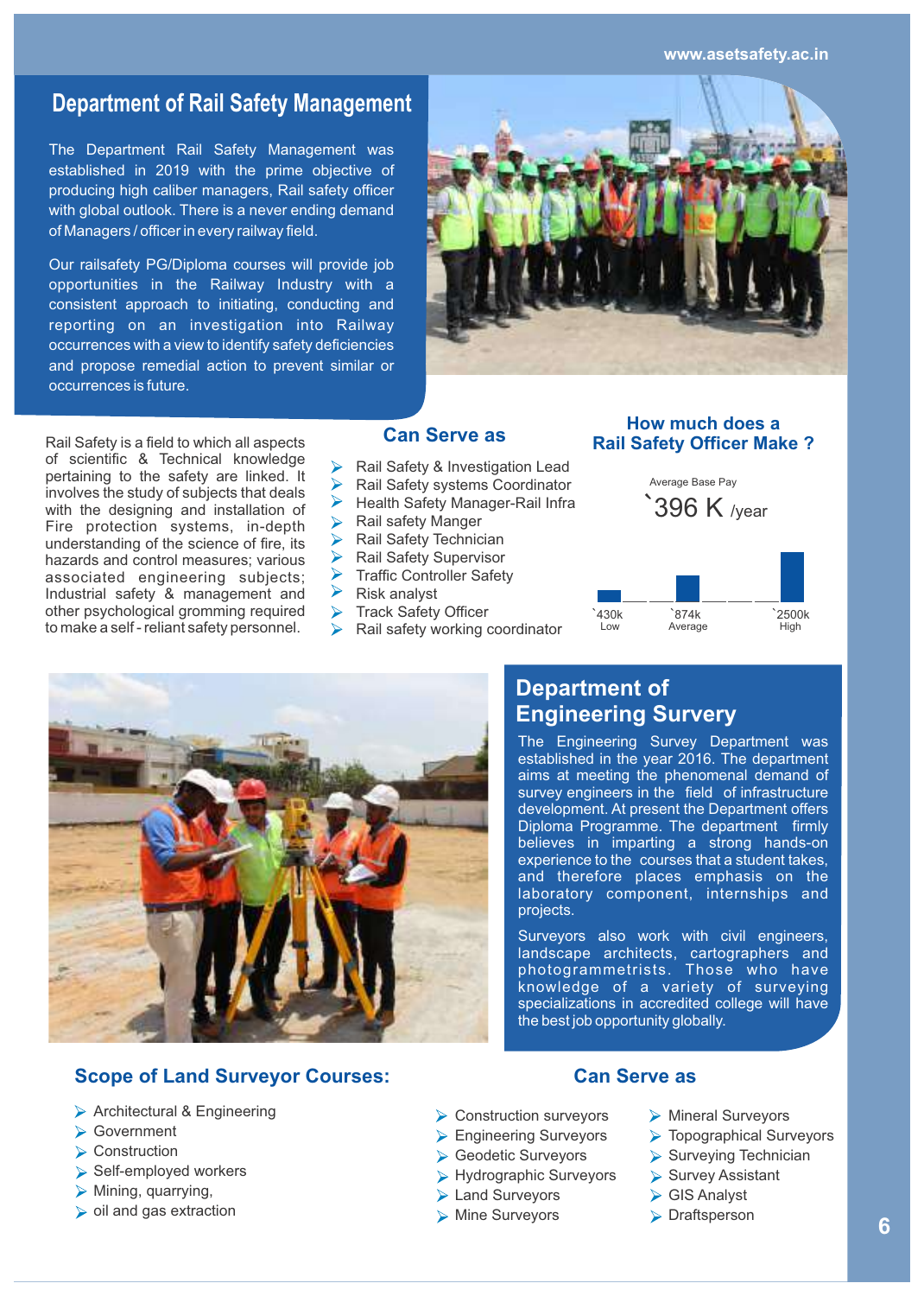

#### **Faculty:**

ASET is well supported by a team of professionals drawn from the various divisions like industry, factory, oil refinery, shipyard, harbour, airport etc.,

#### **Class Rooms :**

The class rooms are fully furnished, spacious, airconditioned well equipped with audio visuals, LCD/Wi-Fi. Our class room sessions are supported by the group discussion, case studies, paper presentation, and managerial games.



#### **Library**

College central library is located in a spacious and architectuarally beautiful surrounding, Facilities like Multi-Media tools. OPAC, Discussion Room and Audio & Video Room enable students to excel in all Domains. Digital Library has been established with ample E-Books/ E-Journal References and is available for student usage.



#### **PPE- Lab**

We have been owning all kind of industrial based PPE in our lab. Because personal protective equipment is having main role in safety sector, for reason only we have given more importance for PPE Lab. The large PPE Room / Lab in provided for protection against Hazards, Adequate training is given to the students to meet out the hazards and risk management. Our modern lab contain basic to advance PPE for specific tasks such disposable clothing from working with chemicals, radiation hazards, welding, painting.



#### **Hostel**

Hostel are a home away from home. We at ASET provide you a decent stay and the best possible learning environment. Many Students consider quality of life as one of the important factors while choosing a College. We encourage the habit of community living and sharing. We provide services to the students from almost all corners of India. A student staying at ASET hostel is provided with South Indian food vegetarian and Non vegetarian. It is compulsory for hostellers to take their meals in the Mess. One menu for each meal is served in buffet..



#### Placement

Extensive Placement Training right from the first year. Dedicated, Dynamic and Experienced Placement team Industry Specific Training for ON and OFF Campus drives Regular sessions on Leadership and Enterpreneurship skills MoU's with Top MNC's .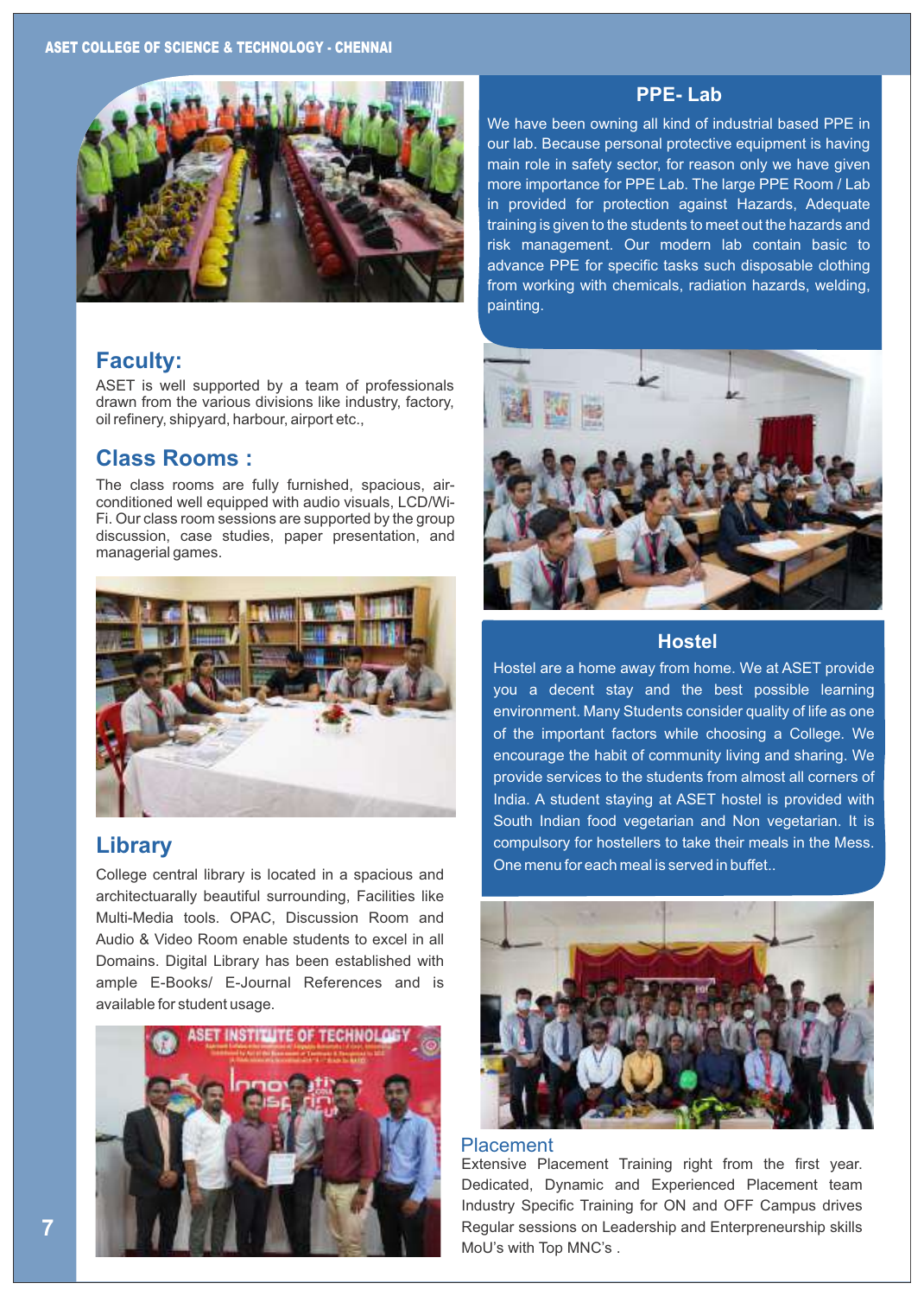#### **Training and Placement Cell @ ASET**

### **IMPECCABLE backed by Tap MNC's PLACEMENT RECORDS**



Over 24.77 LPA with Highest conversation ratio in 2020 Academic year

#### **INTERNATIONAL & NATIONAL CERTIFICATION & MEMBERSHIP**



#### **Media Coverage**

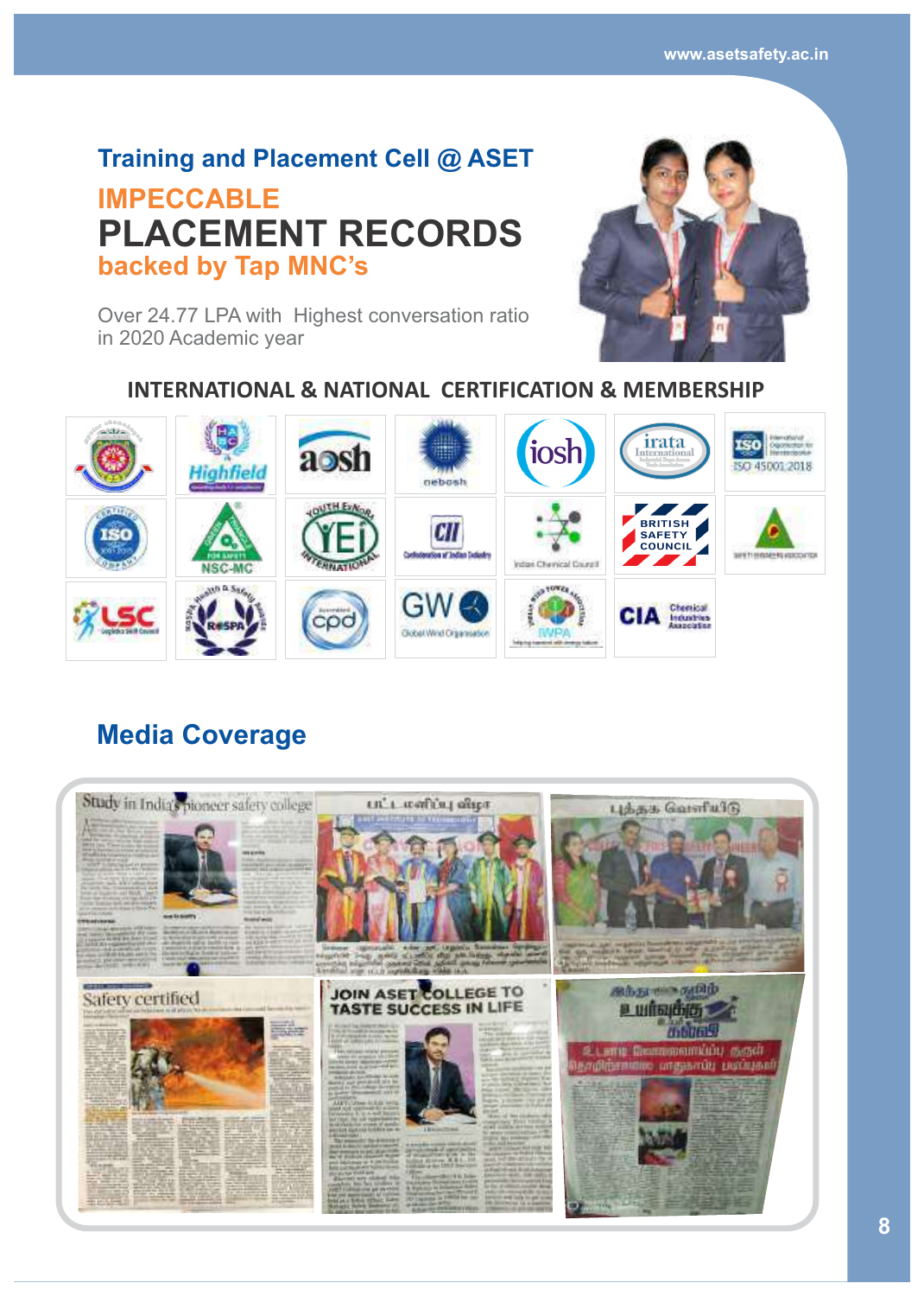

Dr. Paul Prathap Jayaraj, Abba Career Guidance & Counselling

## **Guests in Campus**



Mr. KARTHIK VENKATESAN, FIRST AID TRAINING



MRS. P.KAVYA, AGM (MARKETING) AAVIN MILK CORP,



Mr. R.MOHAN, (CHIEF OHS & E - CMRL) INDIAN RAILWAYS



Mr. A.RAMJI, (FORMER - G.M) INDIAN RAILWAYS



Mr. R.VIJAY, (STATION MANAGER) METRO & ROC DELHIVERY PVT LTD

## **Events @ ASET**

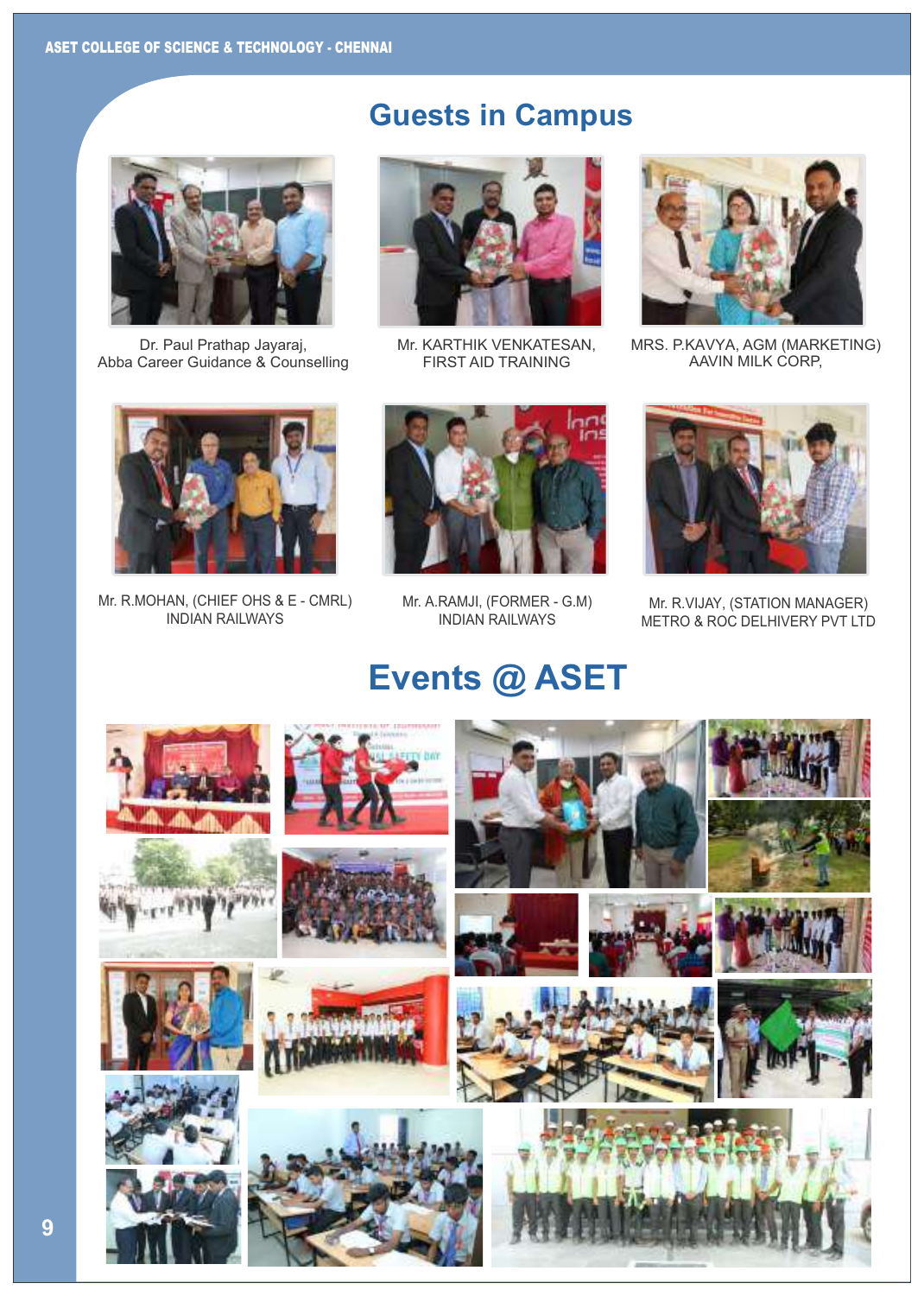# **Events @ ASET**





































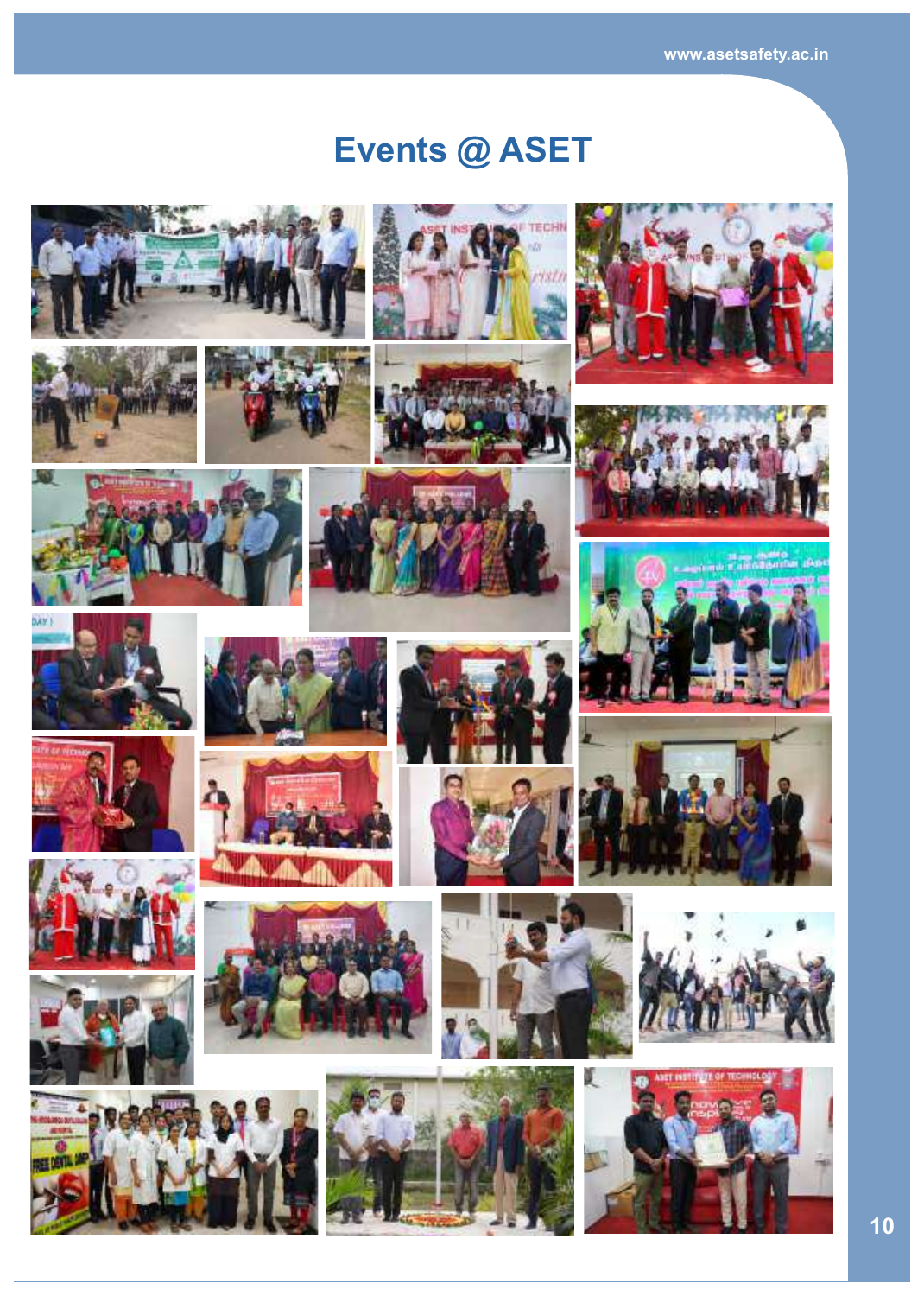#### **SPECIFIC RULES FOR STUDENTS DISCIPLINE**

01. ASET College of Science & Technology is an approved institution of Alagappa University, Karaikudi, Offering B.Sc., (F&IS

Diploma (F&ISE) PG DIPLOMA (F&IS), M.Sc. (IS&H) MBA (E&IS) MBA, BBA, (Logistics & Shipping) under DCP.

- 02. Students are advised to follow proper grooming such as Close haircut, Neat shave, Uniform Tuck-in, ID card, without fail. Diploma (F&ISE) PG DIPLOMA (F&IS), M.Sc. (IS&H) MBA (E&IS) MBA, BBA, (Logistics & Shipping) under<br>02. Students are advised to follow proper grooming such as Close haircut, Neat shave, Uniform Tuck-in, ID card<br>03. Every Mon
- 03. Every Monday Morning, assembly will be conducted (Roll Call)). So all are advised to attend compulsory on Wednesday only students will be allowed to wear formal dress and should Not wear Jeans & any unwanted **Ornaments** SSET CULTEDE OF SULENCE of Technology - CHENNAI<br>
19 A SEFT College of Science & Technology i<br>
(F&IS<br>
02. Students are advised of Collom proper gro<br>
without fall.<br>
19 C. Students are advised of Collom proper gro<br>
without fa
	- 04. The students shall be regular and punctual in attending classes and activities Follow the proper lunch, break time without any delay. Attendance will not be given to late comers for the particular period.
	- 05. Using mobile phones during the college hours in the campus is strictly prohibited.
	- 06. Be attentive in the class rooms, each and every words taught by the staffs are relevant to your subjects is necessary for your future job. 04. The students shall be regular and punctual in attending classes and activities Follow the proper lunch, break<br>without any delay. Attendance will not be given to late comers for the particular period.<br>05. Using mobile p
	- 07. The students are expected to take up all assignments, tests and examinations of this college/University seriously and would try to perform the best. 07. The students are expected to take up all assignments, tests and examinations of this college/University seriously<br>and would try to perform the best.<br>08. Students should take care of their own belongings while within
	- any loss of such belongings.
	- 09. The management reserves the right to modify the class timings and schedule.
	- 10. The notes given by the lecturer is very useful so all students has to maintain separate note for each & every subject compulsorily. It will be checked frequently by the concern faculties. 09. The management reserves the right to modify the class timings and schedule.<br>
	10. The notes given by the lecturer is very useful so all students has to maintain separate note for each & every<br>
	subject compulsorily. It w
	- 11. At the time of university examination students should have submitted all note book, assignments, record, projects for all subjects to get a clearance form
	- 12. Any Test/assignment/records given by the lecturer, Students should complete it properly and submit on time.
	- 13. Communication is very important for your bright career, so utilize the opportunity given by the institution and individually students also have to take steps to learn the language (English, Hindi) for your future job.
	- 14. Maintain the class room neat and clean always.
	- 15. Students should avoid taking unnecessary leave. It will be sanctioned only ill / unavoidable reason.
	- 16. As per university rules 80% attendance is mandatory to appear for final examination.
	- 17. If any events & Functions, Industrial visit, Internship, Training Programme arranged by the institution, kindly participate and co-operate in the function with hussle free manner.
	- 18. Students should not resort to any unlawful activity that will disrupt the peaceful academic atmosphere within campus. Severe action will be taken against those who indulge in such unlawful activities
	- 19. Students should not leave the college during class hours without written permission of the HOD / Competent authority.
	- 20. In case of any medical emergency, the student must inform the faculty member / technical assistant without any hesitation during class hours. Students should not resort to any unlawful activity that will disrupt the peaceful academic atmosphere within<br>campus. Severe action will be taken against those who indulge in such unlawful activities<br>Students should not le
	- 21. Students are expected to behave well with the, staff, other students and general public. Any misbehavior coming to the notice of the Institution authorities will be severely dealt with.
	- 22. The conduct of the students should be exemplary not only within the premises of the college but also outside.
	- 23. Under the Government's Educational Rules, the Principal has absolute right to penalize or suspend or dismiss any student found guilty or gross misconduct inside or outside the college campus.
	- 24. Proper placement assistance will be provided to all so students are advised to accomplish without any negligence.
	- 25. Each semester two internal on model exam will be conducted so student are advised to appear without any fail. University internal marks will be issued based internal Examinations.
	- 26. The students are advised to remit their term and hostel fees on or before mentioned period.
	- 27. In case the student discontinues the course at any stage or he/she been dismissed from the course, the fees once paid by him/her will not be refunded. Once University admission has confirmed, the students those who are discounting the course should have to pay the full course fee. the notice of the Institution authorities will be severely dealt with.<br>The conduct of the students should be exemplary not only within the premises of the college but also outside<br>Under the Government's Educational Rules,
	- 28. All Students admitted into this college, will be required to pay the prescribed tuition so collected will be utilized for the student welfare activities.
	- 29. Ragging and Eve Teasing are considered as crime and strictly prohibited by an act promulgated by the Government of Tamilnadu with the penalty of Rs. 10,000/- and two years imprisonment.
	- 30. The decision of the principal is final and binding on all the students, in all matters pertaining to the Institution.
	- 31. Legal disputes, if any are subject to the jurisdiction of Courts at Chennai.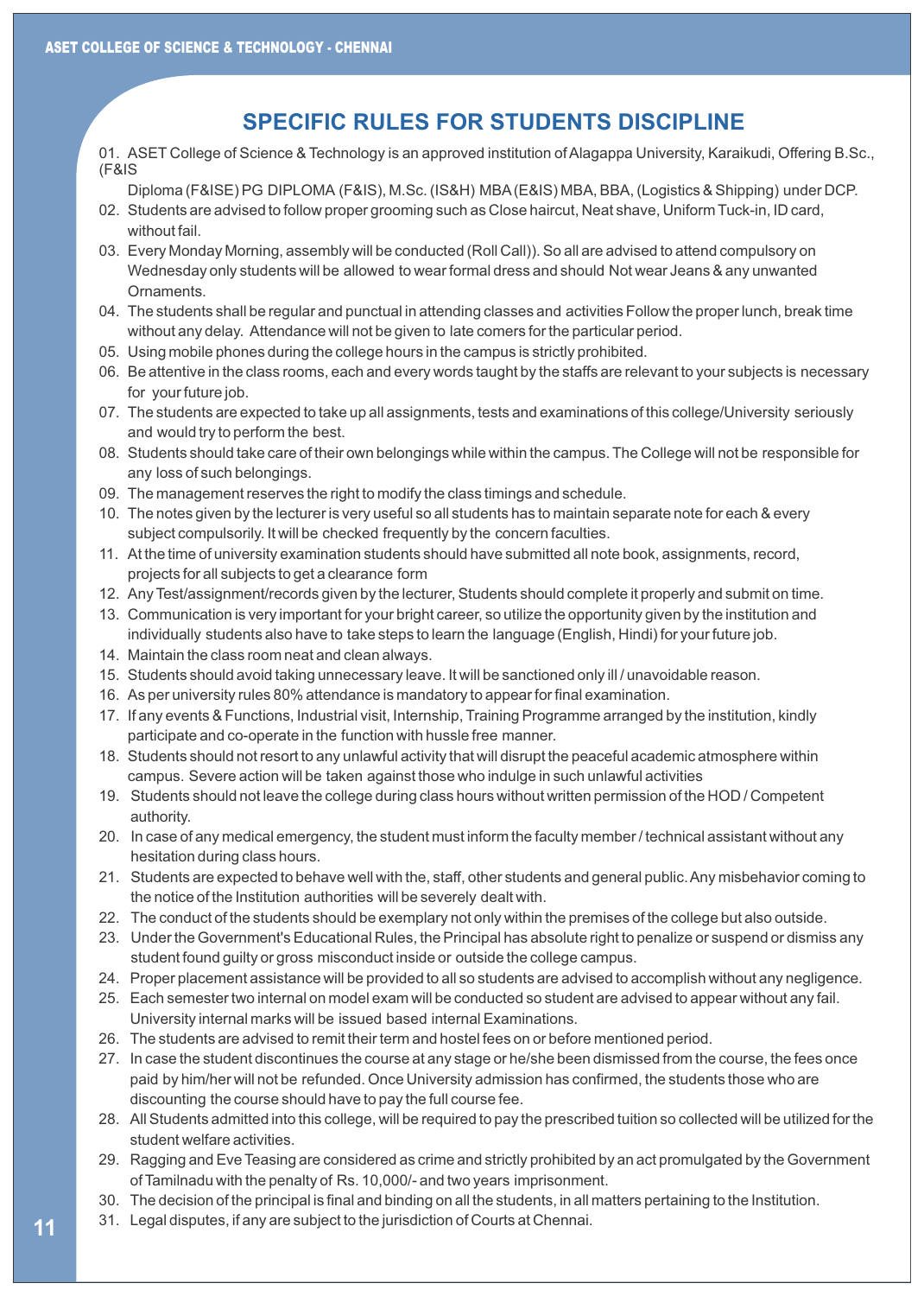### **Admission Procedure & Eligibility Criteria**

All programmes are approved by Alagappa University and affiliated to ASET College of Science & Technology.

#### **BBA/ B.Sc**

The candidate needs to have passed 10+2 with an aggregate of at least 45% marks (40% for SC/ST/OBC - NC layer candidates) in the subject combination of physics, mathematics and chemistry/computer science/Bio-technology or **any stream**. Admission in BBA/BSC is done **Through ASET College of Science & Technology .** 

**Admission Process : ASET College of Science & Technology** is following Tamilnadu state level admission procedure to admit the candidates in UG courses. The admissions will be offered on the basis of intermediate merit & XII PCM Percentage.

#### **BSC II Year( Lateral Entry)**

A candidate must have passed polytechnic diploma exam with 45% aggregate marks (40% for SC/ST/OBC & SBC - NC layer) from an recognized institution affiliated Directorate of Technical Education

#### **M. Sc.,**

Candidates should passed B.E./B.Tech or Science UG Degree in Physics, Chemistry & Fire & Industrial Safety only eligible to get admission in M.Sc., from recognized University.

Applicants having UG above mentioned degree and seeking admission to certain M.Sc., programmes must have a 50% score of the relevant branch

**Note:** First preference will be given to Engineering qualified candidates.

#### **MBA**

Candidate must hold a graduation degree in any stream with an average minimum score of 50% (45% marks for SC/ST).

#### **Application Procedure**

Parents who desire to enroll at ASET should apply early in the preceding academic year and should submit our application.

#### Step 1: Enquire

In order to understand your needs and get to know your family, we ask that you first complete a direct inquiry in Chennai & Coimbatore campus.

Step 2: Schedule a visit to ASET Students who are seeking course testing and interview will be conducted. During the visit the prospective student and his/her family will meet with the Admissions Officer, and be interviewed by a faculty member. He/she will also be required to sit a general aptitude test in English and write an essay on a topic of interest. Interview date will be informed by electronic media.

Step 3: Submit an Application for Admission We have a rolling admission procedure. All applications are addressed immediately.

Step 4: Track ASET application forms The Admissions office requires proper communication directly with the parents /guardians of all prospective students during the admissions process. Candidates are advised to contact the Admissions office regarding any concerns or questions.

Step 5: ASET registration If an appropriate match has been made in admission process, the ASET Admissions Coordinator will send a letter of acceptance via email to the prospective student and his/her parents.

To confirm the admission Initial deposit is mandatory.

#### **Required Documents (Admission is open to every eligible candidates)**

#### **All applications should accompany the following attested copies of certificates**

- $\vee$  Mark list of qualifying examination. 10/+2/diploma / Degree
- $\triangledown$  Transfer Certificate (T.C.) from the institute last attended.
- $\vee$  Passport size photograph (latest) 8 Nos.
- $\triangleright$  First term fees should be paid on while admission period by demand draft.